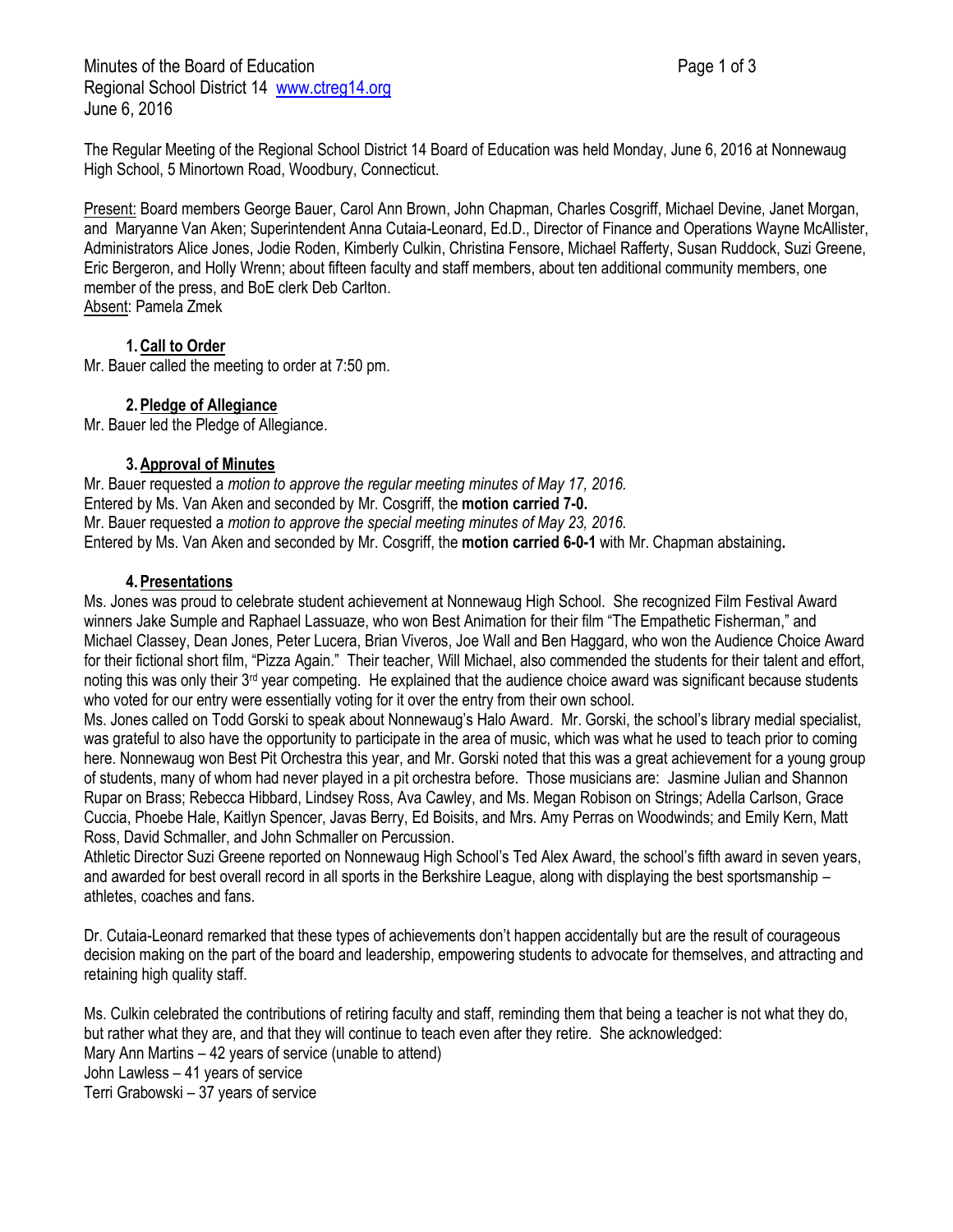Minutes of the Board of Education **Page 2 of 3** and 2 of 3 Regional School District 14 [www.ctreg14.org](http://www.ctreg14.org/) June 6, 2016 Phyllis Story – 36 years of service Barbara Losee – 30 years of service Sue Butkus – 30 years of service (unable to attend) Linda Pfenninger – over 24 years of service Arlene Campbell – 22 years of service Laura Lasker – 20 years of service (unable to attend) Eileen Carey – 8 years of service (unable to attend)

Each received a gift from the district, and enthusiastic standing ovation from the Board and audience. Mr. Bauer added his thanks on behalf of the Board of Education.

# **5. Information and Proposals**

### A. Committee reports

For the Building Committee, Mr. Chapman reported the committee is moving along at a good pace, and will be meeting on Tuesday and Wednesday for selection of construction manager. A programming presentation to the board will be scheduled soon, he said.

For Finance, Mr. Devine noted the committee had met on 5/23 and heard year to date numbers as well as estimated surplus from Mr. McAllister, and discussed possible budget reductions.

### B. Superintendent's Report

Dr. Cutaia-Leonard recognized outgoing interim MES principal Holly Wrenn, commenting that sometimes people come into our lives for a short time but for an important purpose. Ms. Wrenn came when we needed her, made a difference for the year she was here, gave at least 100%, and jumped in fully to the position.

### C. Board Chair's Comments

Mr. Bauer urged everyone to vote on the budget tomorrow. He also recognized Mr. Rafferty for having his book, *30 Big-Idea Lessons for Small Groups,* published.

### **6.Privilege of the Floor**

Jim Crocker, Woodbury, noted that Region 14 has come a long way and recommended voting the current budget proposal in. He sees no reason not to give our kids a chance, urged not taking disagreements out on the kids, but rather coming in to the office and deal with problems directly.

### **7.Business Requiring Board Action**

No action taken.

### **8.Announcement of Future Meetings**

Mr. Bauer reviewed upcoming meetings:

- A. Tuesday, June 7, 2016, Building Committee, 6:00 pm, NHS LMC
- B. Wednesday, June 8, 2016, Building Committee, 6:00 pm, NHS LMC
- C. Thursday, June 9, 2016, Board of Education Retreat, 6:00 pm, NHS LMC
- D. Monday, June 20, 2016, Regular Board of Education, 7:30 pm, NHS LMC
- E. Tuesday, June 21, 2016, Building Committee, 6:30 pm, NHS LMC

### **9.Executive Session**

Mr. Bauer requested the following: *Move that the Board of Education enter Executive Session for the purpose of a personnel matter; specifically, the Superintendent's evaluation.* Entered by Ms. Van Aken and seconded by Mr. Cosgriff, the **motion carried 7-0.** The Board entered Executive Session at 8:37 pm. Dr. Cutaia-Leonard was invited to join.